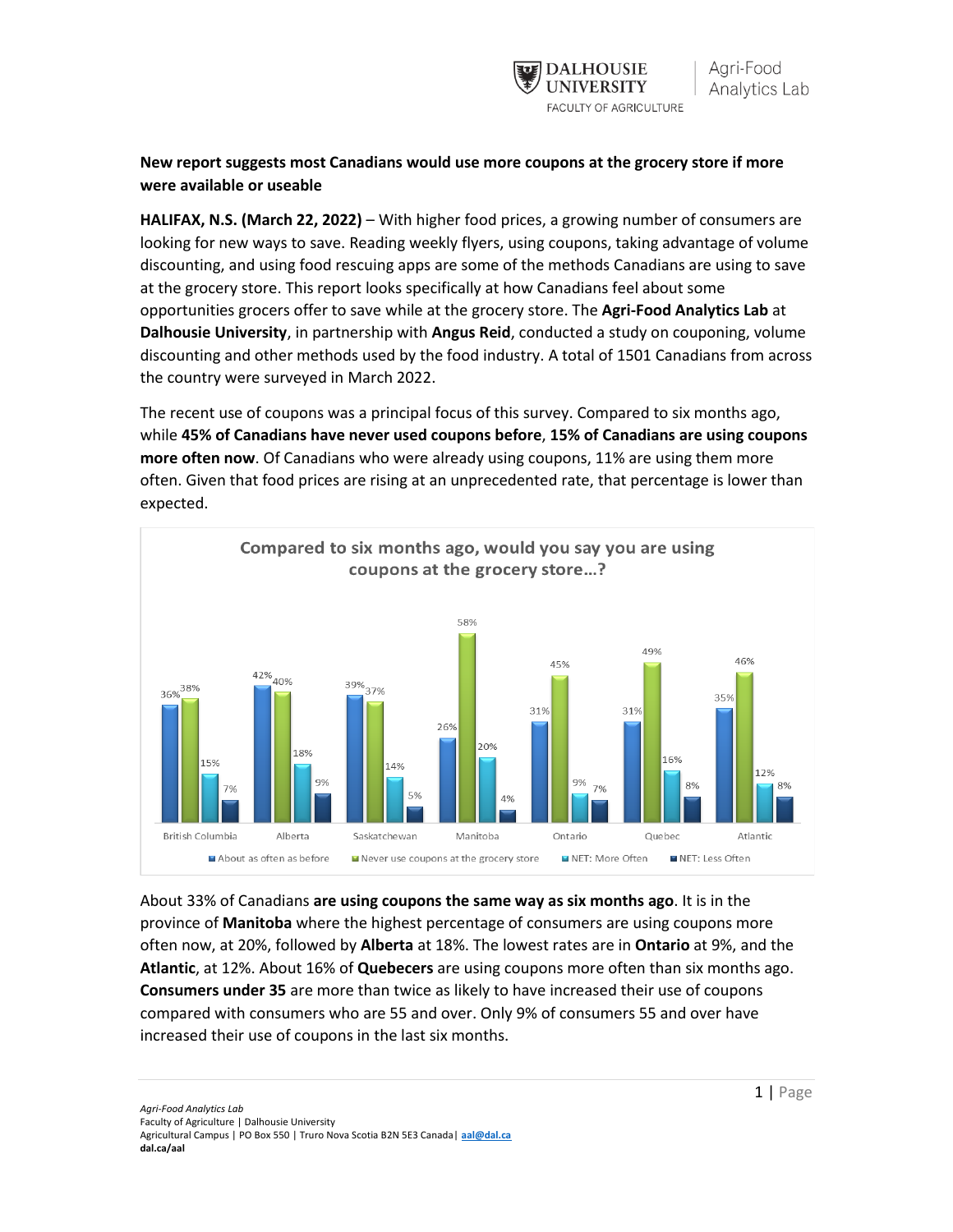

People who earn **less than \$50k a year** are using coupons more often than those who earn more, but not by much. About 18% of consumers earning less than \$50k are using coupons more often compared with 14% for consumers earning more.

If coupons were more available, 68% of Canadians would use them more often. Clearly, Canadians want to use them more often, but some barriers remain. The report also looked at why consumers are not using coupons more often. A total of **49% of Canadians feel most coupons have too many restrictions**. In most cases, for example, coupon stacking – using more than one coupon on one item – is not allowed or can only be used certain days. And often, coupons cannot be used for already discounted food items. A total of **45% of Canadians feel the savings from most grocery store coupons are not worth the effort**.

"Canadians either feel using coupons has too many restrictions in Canada, or that savings are not that interesting for them," said **Dr. Sylvain Charlebois**, Director of the Agri-Food Analytics Lab. "The couponing culture in Canada is undeveloped which doesn't give consumers more opportunities to save when food prices are rising."



The inconvenience of using coupons at the store appears to still be a barrier. A total of 38% do not like using coupons at the grocery store because it **holds up the line at the check-out**.

**Volume discounting** appears to be popular with Canadians, but the practice raises questions about fairness and ethics. While a total of 73% of Canadians try to take advantage of volume discounts (i.e., buying products in bulk or larger quantities to save money) most of the time, 54% feel volume discounts **are unfair to smaller households/single people**. What's more, a total of 47% feel volume discounts lead to more **food waste**.